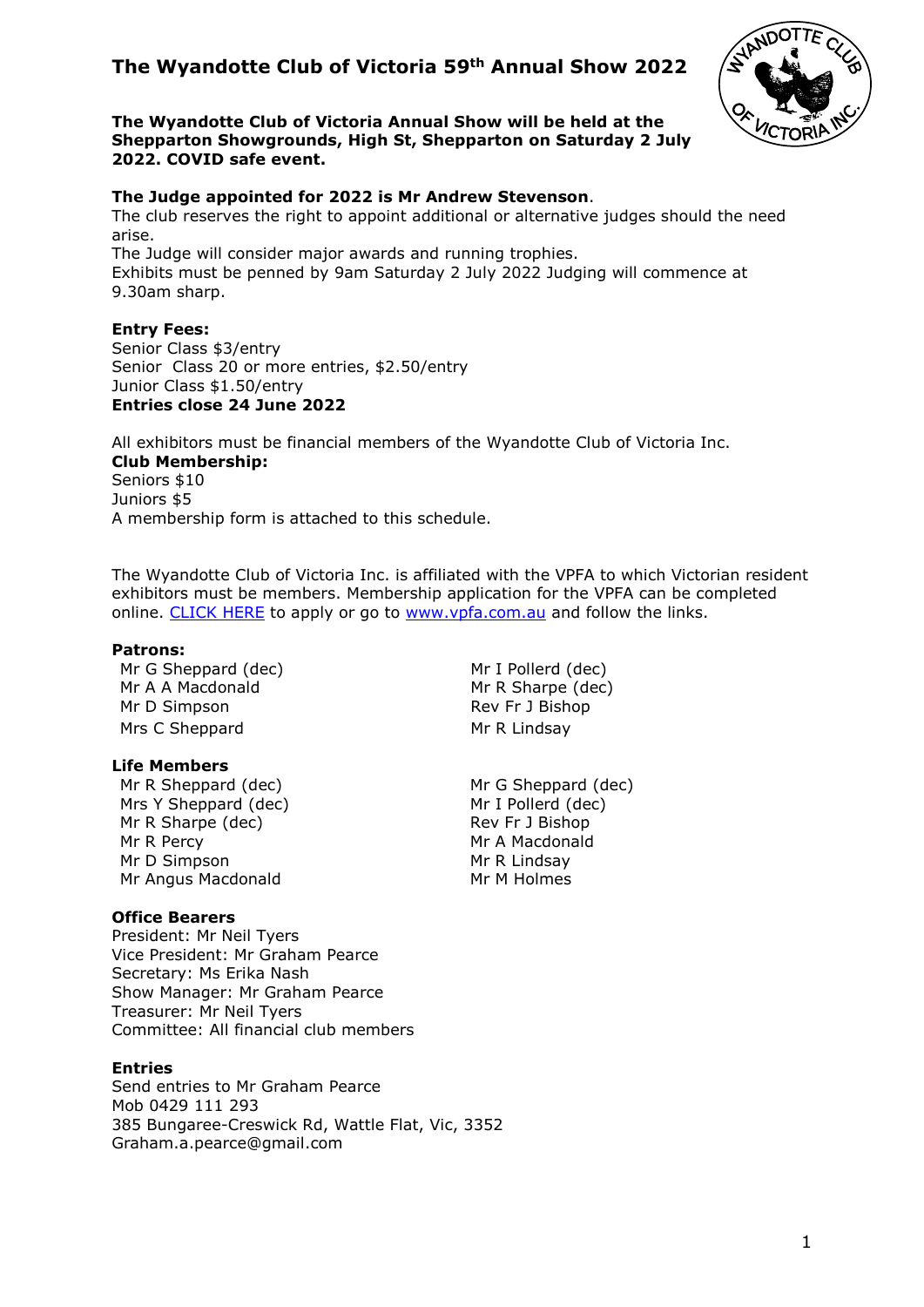

**Meals** A range of light refreshments, toasted bacon and egg sandwiches, sausage sizzle, soups, tea, coffee and drinks will be available.

#### **Annual General Meeting**

It is the clubs obligation to conduct an AGM at the venue which all members are encouraged to attend. Members wishing to lodge agenda items must mail them to the Secretary (Erika.nash3790@gmail.com) at least one week prior to the AGM.

#### **Major Championship Ribbons**

Champion Bird in Show - Gary Sheppard Memorial Sash Reserve Bird in Show Champion Large Champion Bantam Champion Mated Pair Champion Junior Reserve Champion Junior

#### **Major Championship Prizes**

Champion Bird in Show Reserve Champion Bird in Show Champion Large Reserve Champion Large Champion Bantam Reserve Champion Bantam Champion Mated Pair Champion Junior Wyandotte

#### **Best of Variety Prizes**

A prize will be awarded to every variety, large and bantam, should there be at least 10 entries. A reserve prize will be awarded when numbers reach 20 or more entries in that variety.

Juniors will be awarded irrespective of numbers.

#### **Best of Variety Sashes**

A ribbon will be awarded to all colours, large and bantam, irrespective of entry numbers. Developmental class exhibits are **not** eligible for higher awards but can receive a Champion or Reserve Champion Developmental Exhibit sash.

## **RUNNING AWARDS**

#### **Don and Pauline Simpson Award**

| For Best Wyandotte Bantam in Show |                                  |  |
|-----------------------------------|----------------------------------|--|
| Macdonald Bros.                   | 2000, 2005, 2006, 2007, 2010     |  |
|                                   | Won outright and re donated 2011 |  |
| Macdonald Bros.                   | 2012, 2014, 2015                 |  |
| C Talbot                          | 2013                             |  |
| E Nash                            | 2016, 2017, 2018                 |  |
| T&D Dent                          | 2019                             |  |
| G Pearce                          | 2021                             |  |
| <b>Macdonald Award</b>            |                                  |  |
| For Best Large Wyandotte in Show  |                                  |  |
| Macdonald Bros.                   | 2010, 2012                       |  |
| G Pearce                          | 2011, 2013, 2016, 2021           |  |
| H Smith                           | 2014, 2015, 2017, 2019           |  |
| <b>B</b> Gavenlock                | 2018                             |  |
|                                   |                                  |  |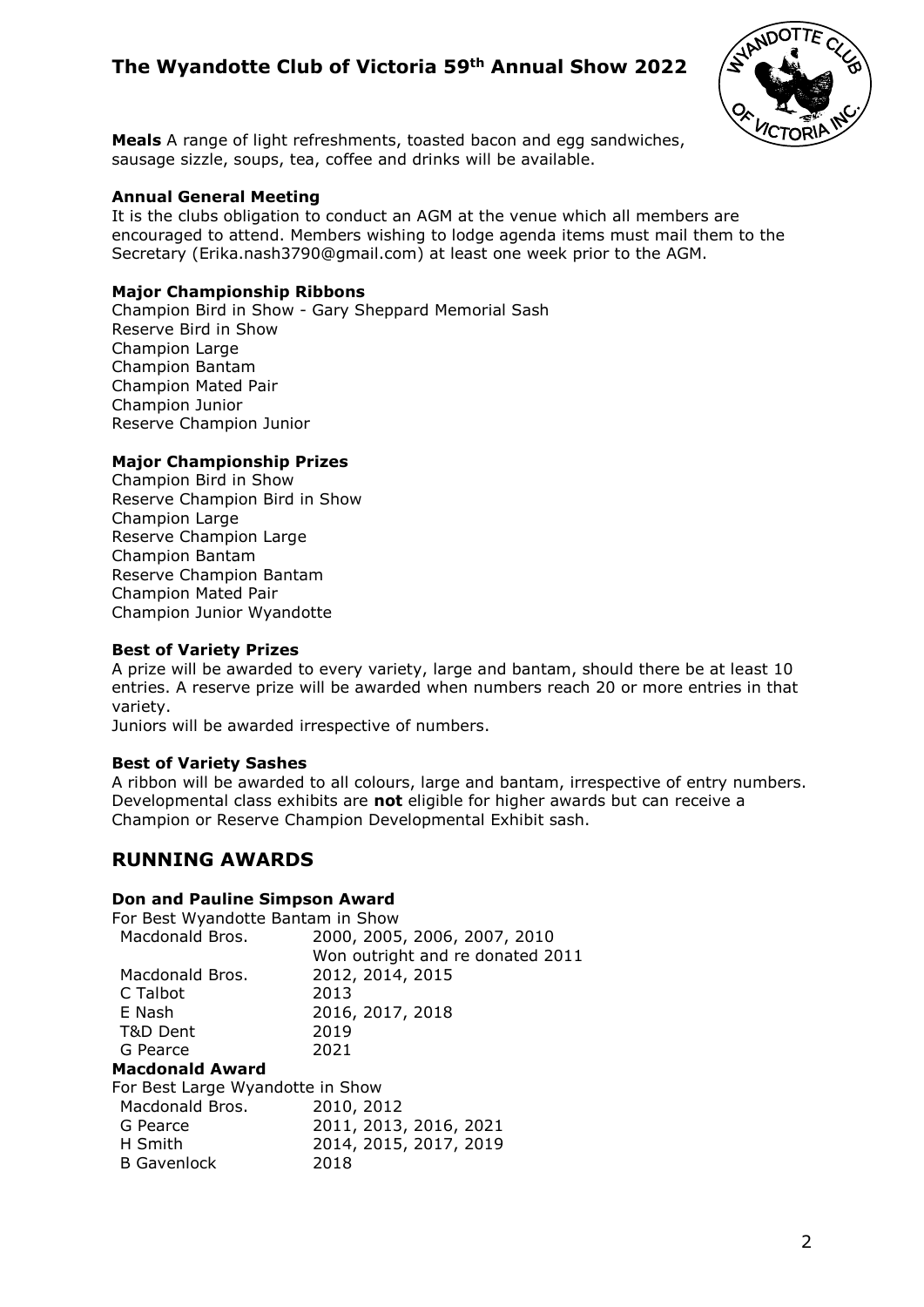

## **Bob Sheppard Memorial Award**

For Best White Wyandotte Bantam in Show Macdonald Bros. 2007, 2010, 2011 Won outright and re donated C Talbot 2012 Macdonald Bros. 2013, 2014, 2015 E Nash 2016, 2017, 2018 T&D Dent G Pearce 2019 2021

### **Rueben Sibraa Award**

| For Best Large White Wyandotte in Show |                        |
|----------------------------------------|------------------------|
| Macdonald Bros.                        | 2009, 2010, 2012       |
| G Pearce                               | 2011, 2013, 2016, 2021 |
| H Smith                                | 2014, 2015, 2017, 2019 |
| <b>B</b> Gavenlock                     | 2018                   |

#### **George and Faye Norman Award**

| For Best Silver Pencilled Wyandotte in Show |                              |  |
|---------------------------------------------|------------------------------|--|
| <b>B</b> Kerr                               | 2011                         |  |
| G and L Smith                               | 2012, 2013, 2014             |  |
|                                             | Won outright                 |  |
| C Smith                                     | 2015 New Award               |  |
| G and L Smith                               | 2016, 2017, 2018, 2019, 2021 |  |
|                                             |                              |  |

## **H O Stehn Memorial Award**

For Best Partridge Wyandotte in Show

G and L Smith 2004, 2006, 2013, 2018, 2019, 2021 Won outright G and D Ferguson 2005 B and K Bjorksten 2007 S Spiker 2008, 2010<br>B Kerr 2009, 2011 2009, 2011 A Williams 2012 C Smith 2014, 2015 P Shands 2016 G Norman 2017

### **Alf Williams Award**

| For Best Gold Laced in Show |                  |  |
|-----------------------------|------------------|--|
| I Pollerd                   | 2001, 2008       |  |
| S Green                     | 2009             |  |
| <b>B</b> Kerr               | 2010, 2018       |  |
| A Williams                  | 2011             |  |
| N Kennedy                   | 2012, 2013, 2015 |  |
|                             | Won outright     |  |
| D Albrecht                  | 2014             |  |
|                             | 2016             |  |
| R Nelson                    | 2017             |  |
| R Saul                      | 2019             |  |
|                             |                  |  |

#### **R J Sharpe Award**

For Best Wyandotte in Show other than White R and J Keirl 2010, 2012, 2014 Won outright Macdonald Bros. 2011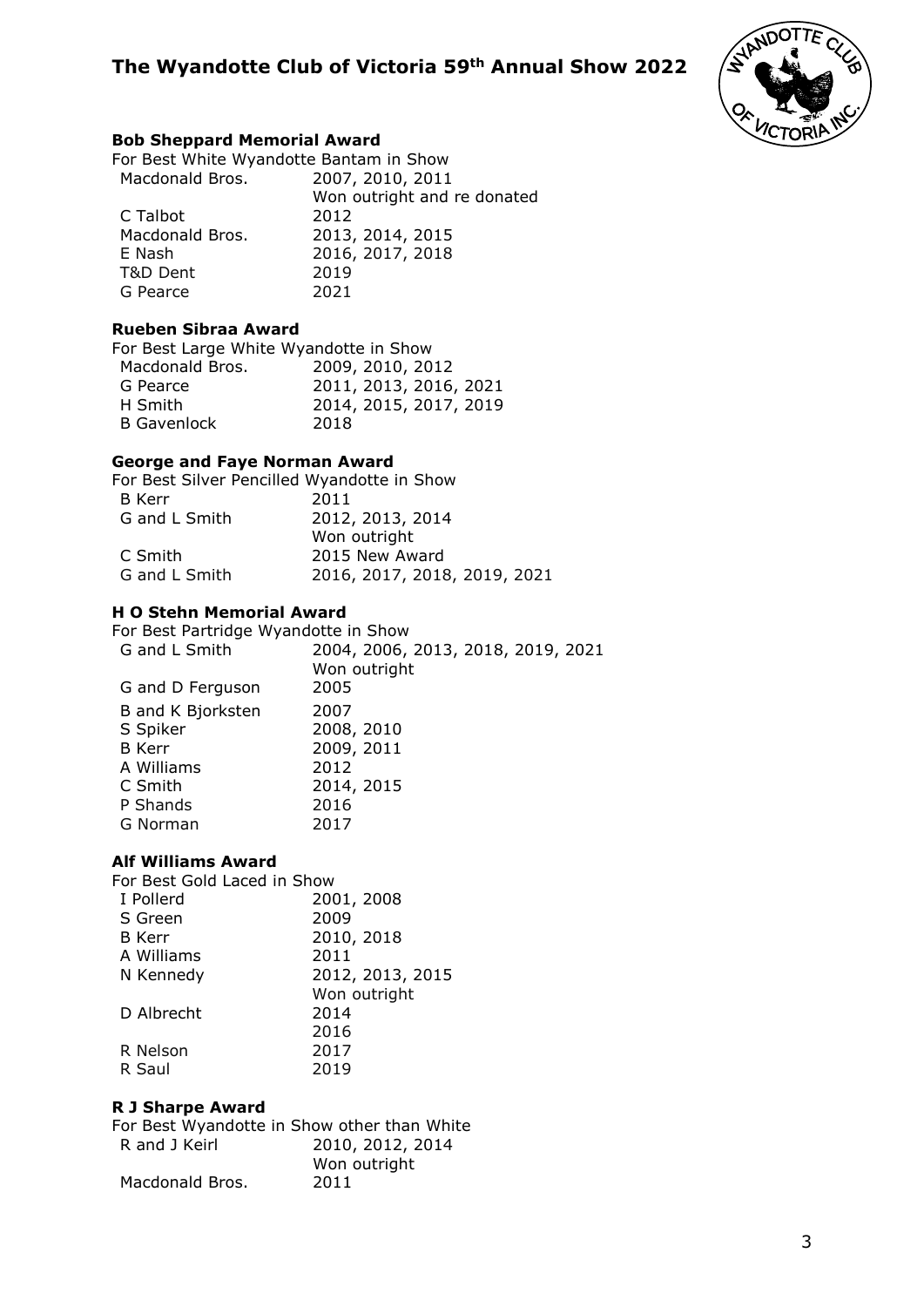

| G and D Ferguson                        | 2013                       |
|-----------------------------------------|----------------------------|
| N Kennedy                               | 2015                       |
| <b>B</b> Kerr                           | 2016                       |
| G and L Smith<br>E Nash<br>F Hutchinson | 2017, 2019<br>2018<br>2021 |

## **I Pollerd Award**

| For best Laced Wyandotte in Show |              |  |
|----------------------------------|--------------|--|
| A Williams                       | Won outright |  |
| R and J Keirl                    | 2012         |  |
| A Williams                       | 2013         |  |
| D Albrecht                       | 2014         |  |
| N Kennedy                        | 2015         |  |
| M and K Holmes                   | 2016, 2018   |  |
| R Nelson                         | 2017         |  |
| R Lindsay                        | 2019         |  |
| A Vardy                          | 2021         |  |
|                                  |              |  |

## **Wyndalon Award**

For Best Black Wyandotte in Show

| Kaycee PS               | 2010                         |
|-------------------------|------------------------------|
| Nacdonald Bros.         | 2011                         |
| B Kerr                  | 2012, 2013, 2015, 2016, 2017 |
| R Rodgers               | 2014                         |
| E Nash                  | 2018                         |
| <b>B&amp;A Anderson</b> | 2019                         |
| A Vardy                 | 2021                         |
|                         |                              |

## **Ewan Macdonald Memorial Award** for Best White Male in Show

| Macdonald Bros.    | 2008, 2010, 2011, 2012, 2014, 2015 |
|--------------------|------------------------------------|
| R Dart             | 2004                               |
| R and J Keirl      | 2009                               |
| G Pearce           | 2013, 2021                         |
|                    | 2016                               |
| TJ and DM Dent     | 2017                               |
| E Nash             | 2018                               |
| <b>B</b> Gavenlock | 2019                               |
|                    |                                    |

## **Steven Kilpatrick Memorial Award**

| For Best White Female in Show           |            |
|-----------------------------------------|------------|
| Macdonald Bros.                         | 2013, 2015 |
| H Smith                                 | 2014, 2019 |
| G Pearce                                | 2016       |
| E Nash                                  | 2017, 2018 |
| <b>B</b> Gavenlock                      | 2021       |
| <b>Curly Brooks Memorial Award</b>      |            |
| For Best Silver Laced Wyandotte in Show |            |
| A Williams                              | 2011, 2012 |
| R and J Keirl                           | 2012, 2014 |
| B Kerr                                  | 2013       |
| N Kennedy                               | 2015       |
| M and K Holmes                          | 2016, 2018 |
|                                         |            |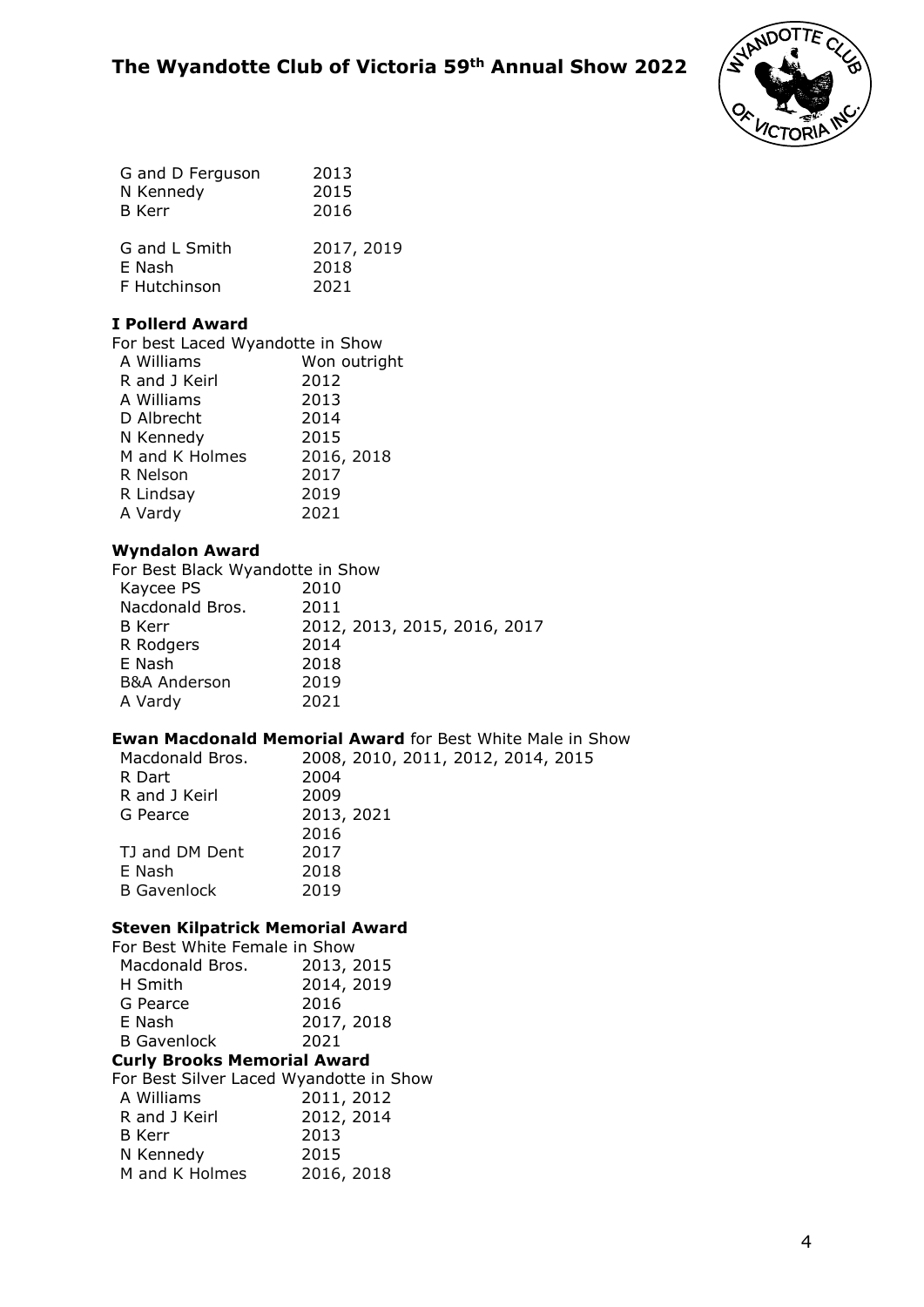

| R Nelson  | 2017       |
|-----------|------------|
| R Lindsay | 2019, 2021 |

### **G T Marks Memorial Award**

For Best Colour Wyandotte in Show other than White I Pollerd 2005 J Kennedy 2006 B Harris 2007 Wyndalon Stud 2008 E Crabbe 2009 B Kerr 2010, 2012, 2013 R Lindsay 2011 NA 2013<br>D Albrecht 2014 D Albrecht B Kerr 2016 G and L Smith 2017, 2019 E Nash A Vardy 2018 2021

### **Harry and Ron Hobbs Memorial Award**

For Best Barred or Crele Wyandotte in Show. New award donated by Robbie Rodgers.

| A Williams      | 2010       |
|-----------------|------------|
| Macdonald Bros. | 2011, 2015 |
| R McLaren       | 2012       |
| R Rogers        | 2013       |
| G Pearce        | 2014       |
|                 | 2016       |
| G Norman        | 2017       |
| E Nash          | 2018       |
| G Woods         | 2019       |
|                 |            |

## **O'Loughlin Family Award**

| For Best Columbian (normal)in Show     |                        |  |
|----------------------------------------|------------------------|--|
| G and D Ferguson                       | 2008, 2009, 2013       |  |
|                                        | Won outright           |  |
| R and J Keirl                          | 2010                   |  |
| D and L Sigmund                        | 2011                   |  |
| B Kerr                                 | 2012                   |  |
| N Tyers                                | 2014                   |  |
| K Davis                                | 2015                   |  |
|                                        | 2016                   |  |
| E Nash                                 | 2017, 2018             |  |
| Flynn Family                           | 2019                   |  |
| F Hutchinson                           | 2021                   |  |
| <b>Loranna Bantams Award</b>           |                        |  |
| For Best Buff Wyandotte of any Variety |                        |  |
| <b>B</b> Kerr                          | 2010, 2014, 2017, 2018 |  |
| R McLaren                              | 2011                   |  |
| A Williams                             | 2012                   |  |
| D Hobbs                                | 2013                   |  |
| <b>B</b> Batcheldor                    | 2015                   |  |
|                                        | 2016                   |  |
| J Anderson                             | 2019                   |  |
| R Lindsay                              | 2021                   |  |
|                                        |                        |  |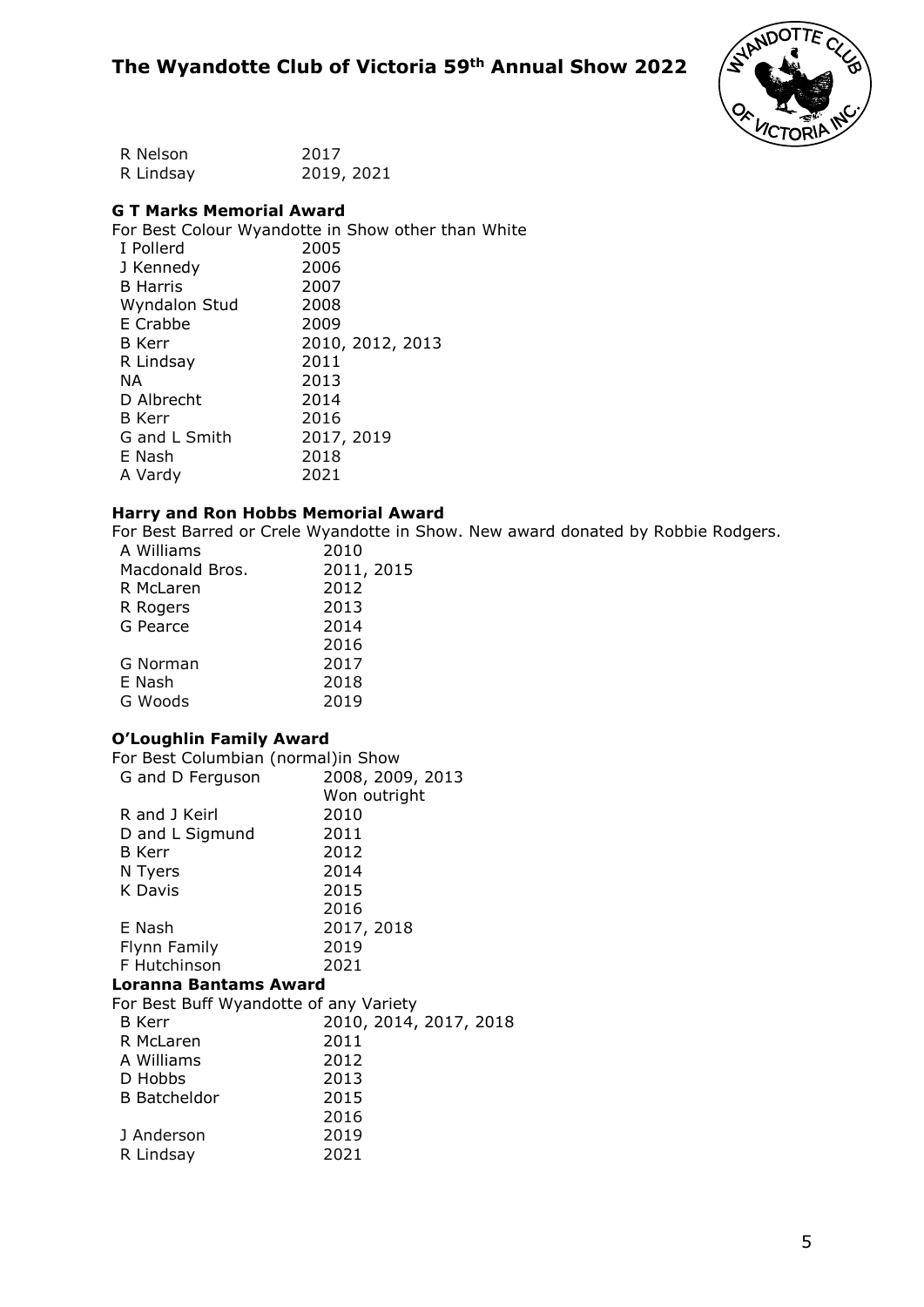

## **Andrew Scammell Memorial Award**

| For Best Mated Pair in Show. |                  |  |
|------------------------------|------------------|--|
| N Tyers                      | 2013, 2017, 2021 |  |
| M & K Holmes                 | 2014, 2018       |  |
| Macdonald Bros.              | 2015             |  |
|                              | 2016             |  |
| R Lindsay                    | 2019             |  |

## **Ian Pollerd Award for Best Coloured Standard Fowl Other than White**

| Flynn Family | 2019 |
|--------------|------|
| R Leary      | 2021 |

## **Conditions of Show**

- 1. Entries close with Graham Pearce, **24 June 2022**. Contact Graham by email or mail. Late entries will not be accepted after closing date or at the show. If posting entries, allow time for Australia Post and check they have been received.
- 2. The Wyandotte Club of Victoria Inc. accepts no responsibility for any loss or damage to the exhibits or exhibitors possessions at the show. No drinkers provided and no food provided by the club.
- 3. Exhibits must be penned by 9am Saturday 2 July 2022. Limited opportunity to pen exhibits may be available on the Friday afternoon between 2-5 pm only by prior agreement with the Show Manager. Call Mr Graham Pearce to arrange on 0429 111 293.
- 4. No birds to be removed prior to 3pm or the generally earlier decision of the show Manager. It is essential that all birds are removed promptly to your carry boxes on receiving this advice.
- 5. Pen numbers are to be collected at the Show. Keep a copy to avoid confusion. Check your entry sheet or your copy to ensure that your entries are in correct order, classes etc.
- 6. Victorian exhibitors MUST be financial members of the VPFA **OR** purchase a One Day Exhibitor permit for \$15. Interstate exhibitors are not obliged to be financial members of the VPFA.
- 7. Juniors are not permitted to show birds of the same colour or size as adult members of the same address. The Judges cannot submit entries.
- 8. All entries are judged to the Australian Poultry Standards Ed2 allowing some consideration in presenting birds in the mated pair class.
- 9. The Club reserves the right to adjust the Judges classes.
- 10. It would be appreciated if exhibitors could clean out their pens after the Show.
- 11. Mated pairs will be single penned.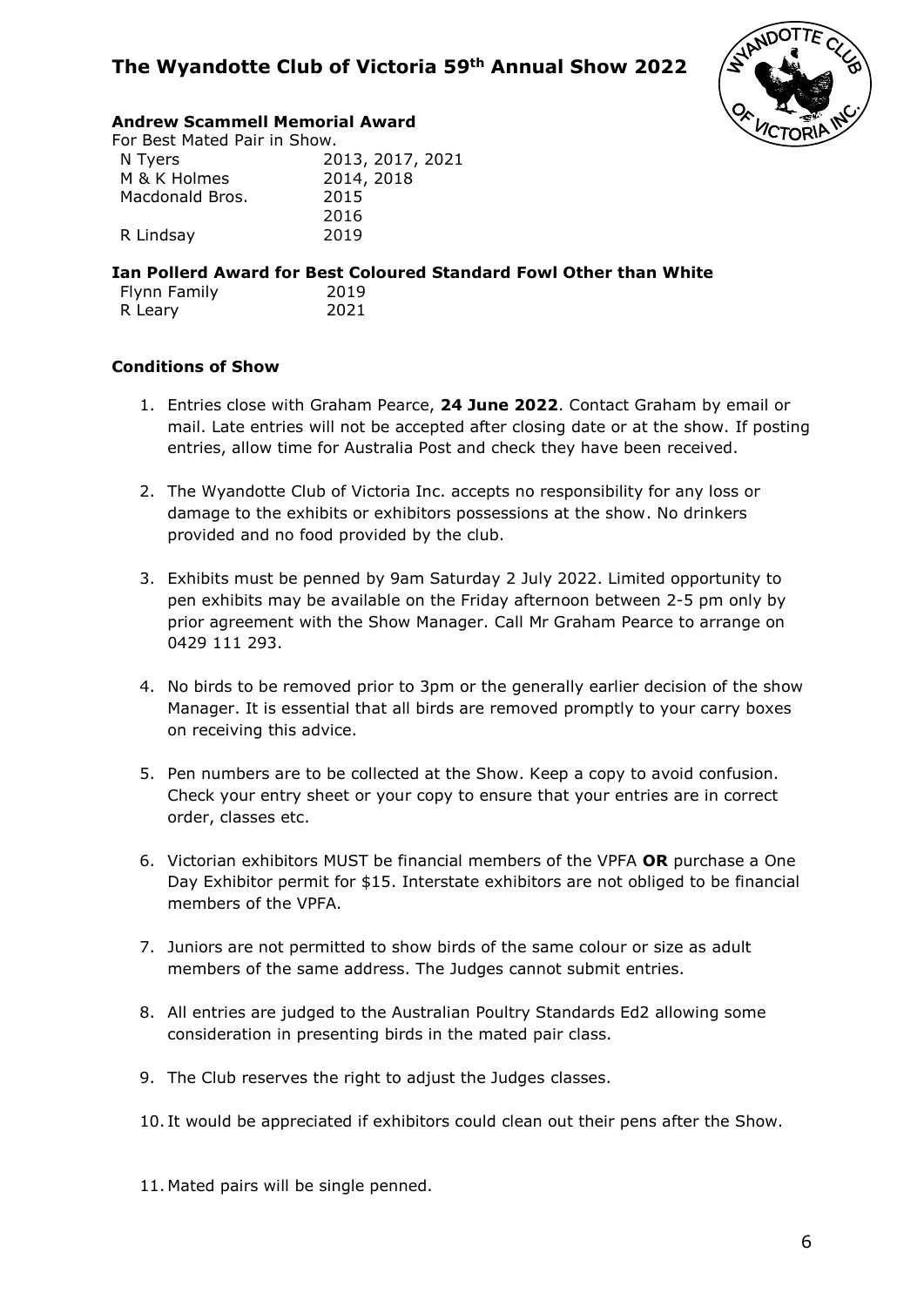

12. Developmental exhibits are not eligible for higher awards.

**Accommodation at Shepparton:** A number of exhibitors & the judge's will be staying at the Overlander Motel, 97 Benalla Road Shepparton. If you wish to arrange your own accommodation on the Friday evening you can call The Overlander direct on 03 58215622. All exhibitors & judges from all softfeather clubs are welcome to attend dinner. Please call Michael on 0428 274273 so he can arrange booking at The Overlander Hotel so we are all together on one table.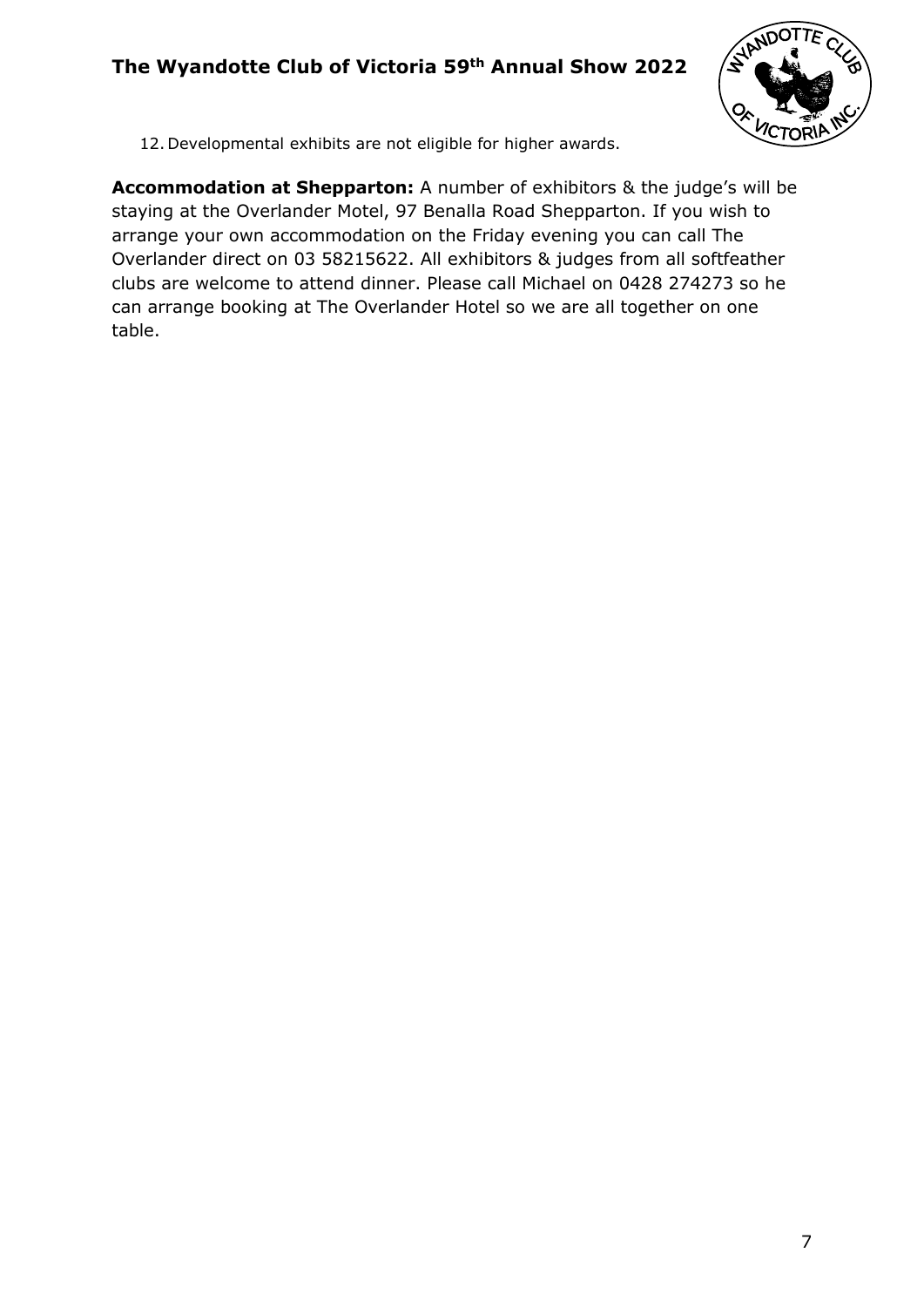

| <b>STANDARD WYANDOTTE</b>                                                 | <b>COCK</b> | <b>HEN</b> | <b>CKL</b> | <b>PLT</b> |
|---------------------------------------------------------------------------|-------------|------------|------------|------------|
| Wyandotte                                                                 |             |            |            |            |
| <b>Barred</b>                                                             | 1392        | 1393       | 1394       | 1395       |
| <b>Birchen</b>                                                            | 1396        | 1397       | 1398       | 1399       |
| <b>Black</b>                                                              | 1400        | 1401       | 1402       | 1403       |
| <b>Blue</b>                                                               | 1404        | 1405       | 1406       | 1407       |
| <b>Blue Laced Gold</b>                                                    | 1408        | 1409       | 1410       | 1411       |
| <b>Blue Laced Silver</b>                                                  | 1412        | 1413       | 1414       | 1415       |
| Brown Red                                                                 | 1416        | 1417       | 1418       | 1419       |
| <b>Buff</b>                                                               | 1420        | 1421       | 1422       | 1423       |
| <b>Buff Columbian</b>                                                     | 1424        | 1425       | 1426       | 1427       |
| <b>Buff Laced</b>                                                         | 1428        | 1429       | 1430       | 1431       |
| Columbian                                                                 | 1432        | 1433       | 1434       | 1435       |
| Cuckoo                                                                    | 1436        | 1437       | 1438       | 1439       |
| <b>Duckwing</b>                                                           | 1440        | 1441       | 1442       | 1443       |
| Golden Crele                                                              | 1444        | 1445       | 1446       | 1447       |
| Golden Laced                                                              | 1448        | 1449       | 1450       | 1451       |
| Partridge                                                                 | 1452        | 1453       | 1454       | 1455       |
| Pile                                                                      | 1456        | 1457       | 1458       | 1459       |
| Red                                                                       | 1460        | 1461       | 1462       | 1463       |
| Silver Crele                                                              | 1464        | 1465       | 1466       | 1467       |
| <b>Silver Laced</b>                                                       | 1468        | 1469       | 1470       | 1471       |
| Silver Pencilled                                                          | 1472        | 1473       | 1474       | 1475       |
| White                                                                     | 1476        | 1477       | 1478       | 1479       |
| A.O.R.C. (please state colour)                                            | 1480        | 1481       | 1482       | 1483       |
| <b>Breeding Pair Standard Any Colour</b>                                  | 4000        |            |            |            |
| <b>Junior Standard Any Colour</b>                                         | 4001        | 4002       | 4003       | 4004       |
| <b>Developmental Exhibit: Standard</b><br>or Bantam (please state colour) | 6001        | 6002       | 6003       | 6004       |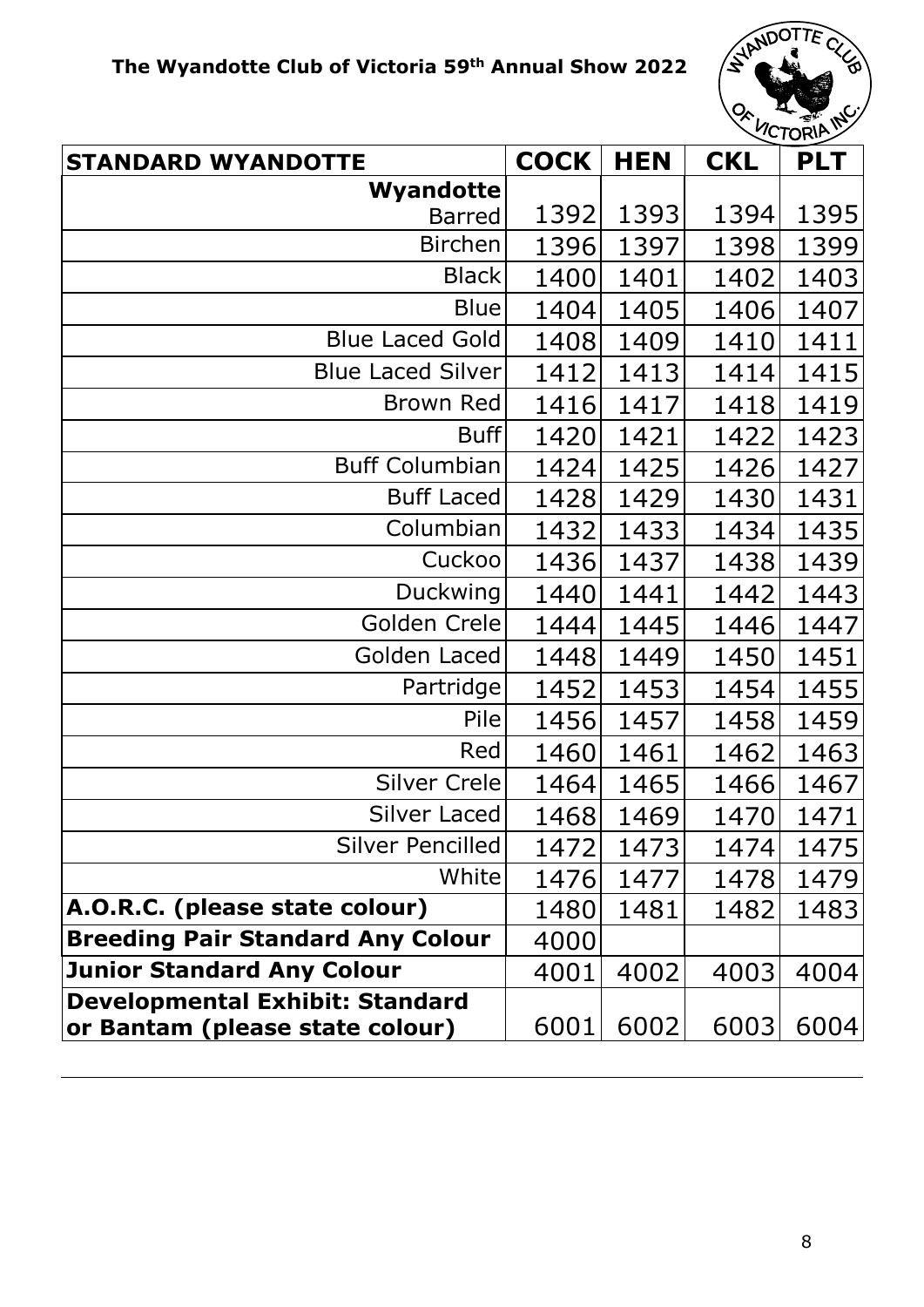

| <b>BANTAM</b><br><b>WYANDOTTE</b>      | <b>COCK</b> | <b>HEN</b> | <b>CKL</b> | <b>PLT</b> |
|----------------------------------------|-------------|------------|------------|------------|
| Wyandotte                              |             |            |            |            |
| <b>Barred</b>                          | 3464        | 3465       | 3466       | 3467       |
| <b>Birchen</b>                         | 3468        | 3469       | 3470       | 3471       |
| <b>Black</b>                           | 3472        | 3473       | 3474       | 3475       |
| <b>Blue</b>                            | 3476        | 3477       | 3478       | 3479       |
| <b>Blue Laced Gold</b>                 | 3480        | 3481       | 3482       | 3483       |
| <b>Blue Laced Silver</b>               | 3484        | 3485       | 3486       | 3487       |
| <b>Brown Red</b>                       | 3488        | 3489       | 3490       | 3491       |
| <b>Buff</b>                            | 3492        | 3493       | 3494       | 3495       |
| <b>Buff Columbian</b>                  | 3496        | 3497       | 3498       | 3499       |
| <b>Buff Laced</b>                      | 3500        | 3501       | 3502       | 3503       |
| Columbian                              | 3504        | 3505       | 3506       | 3507       |
| Cuckoo                                 | 3508        | 3509       | 3510       | 3511       |
| Duckwing                               | 3512        | 3513       | 3514       | 3515       |
| Golden Creel                           | 3516        | 3517       | 3518       | 3519       |
| Golden Laced                           | 3520        | 3521       | 3522       | 3523       |
| Partridge                              | 3524        | 3525       | 3526       | 3527       |
| Pile                                   | 3528        | 3529       | 3530       | 3531       |
| Red                                    | 3532        | 3533       | 3534       | 3535       |
| <b>Silver Creel</b>                    | 3536        | 3537       | 3538       | 3539       |
| Silver Laced                           | 3540        | 3541       | 3542       | 3543       |
| Silver Penciled                        | 3544        | 3545       | 3546       | 3547       |
| White                                  | 3548        | 3549       | 3550       | 3551       |
| A.O.R.C. (please state colour)         | 3552        | 3553       | 3554       | 3555       |
| <b>Breeding Pair Bantam White</b>      | 5000        |            |            |            |
| <b>Breeding Pair Bantam other than</b> |             |            |            |            |
| <b>White</b>                           | 5001        |            |            |            |
| <b>Junior Bantam White</b>             | 5005        | 5006       | 5007       | 5008       |
| <b>Junior Bantam other than White</b>  | 5009        | 5010       | 5011       | 5012       |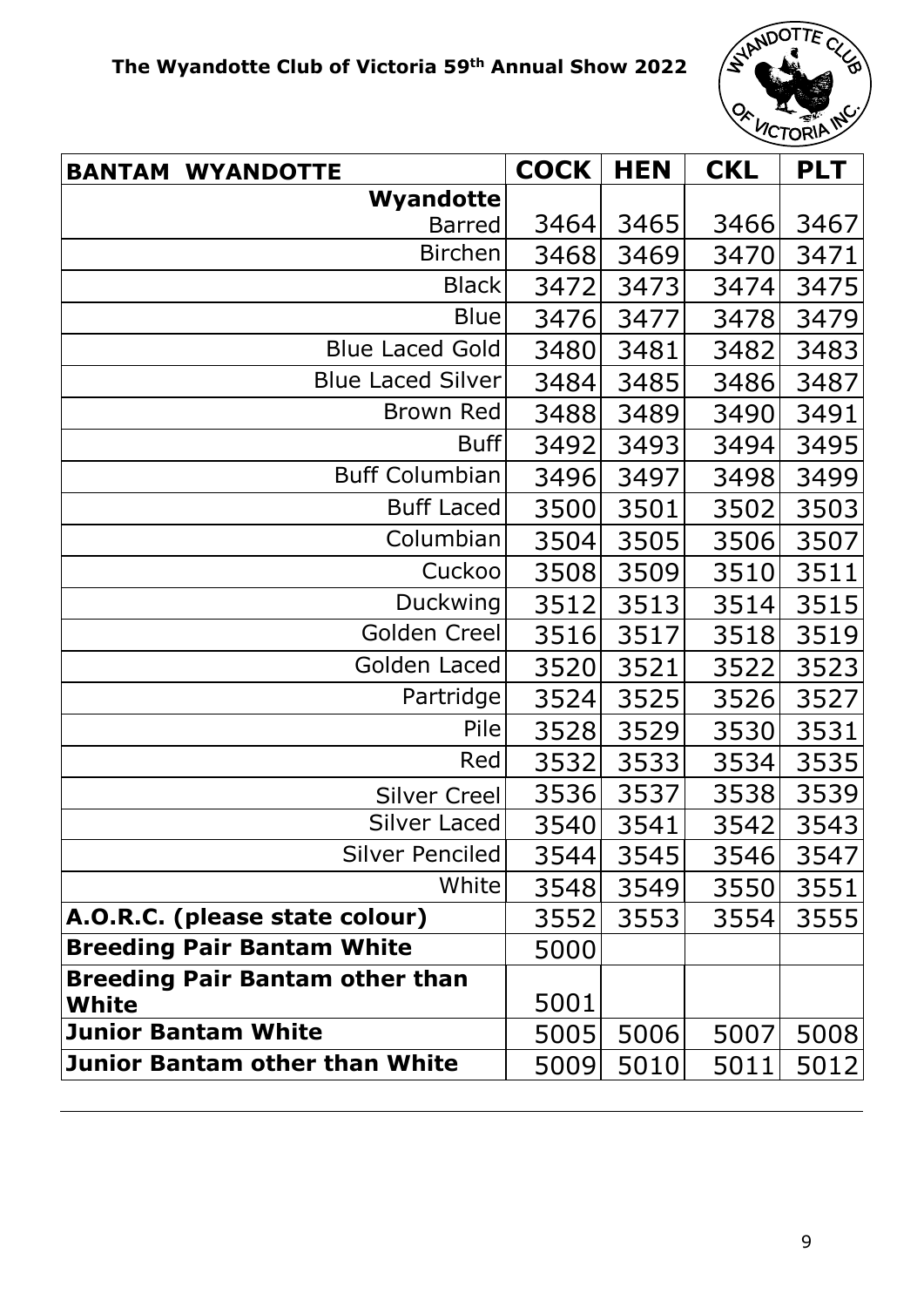

## **Membership Form**

I, ..................................................................................... wish to become a member/renew my membership of the Wyandotte Club of Victoria Inc and hereby enclose the appropriate fees for the 2022/2023 year.

Senior Membership  $$10.00$ Juniors (to be from 6 yrs and under 16 yrs on  $2/7/22$ ) \$5.00

PAYMENT : Membership and show entry fees may be paid by cheque or by Direct Deposit into the Wyandotte Club of Vic Inc bank account. Please do not send cash through the mail.

| <b>Cheque or Money</b> | Mail to: Mr Graham Pearce, Wyandotte Club of Victoria Inc,                                                                                                                                                                                                                                                                                            |
|------------------------|-------------------------------------------------------------------------------------------------------------------------------------------------------------------------------------------------------------------------------------------------------------------------------------------------------------------------------------------------------|
| Order                  | 385 Bungaree-Creswick Rd, Wattle Flat, Vic 3352                                                                                                                                                                                                                                                                                                       |
| <b>Direct Deposit</b>  | Direct Deposit into the Vic Wyandotte Club Inc bank account<br>"REFERENCE" IS YOUR NAME (Most important)<br>CBA, BSB 063118, Account number 10102074<br>Mail or email this form and deposit reference number to:<br>Mr Graham Pearce, Wyandotte Club of Victoria Inc,<br>385 Bungaree-Creswick Rd, Wattle Flat, Vic 3352<br>Graham.a.pearce@gmail.com |

I would like my Annual Club Show Schedule sent to me via e-mail in the future **YES/NO**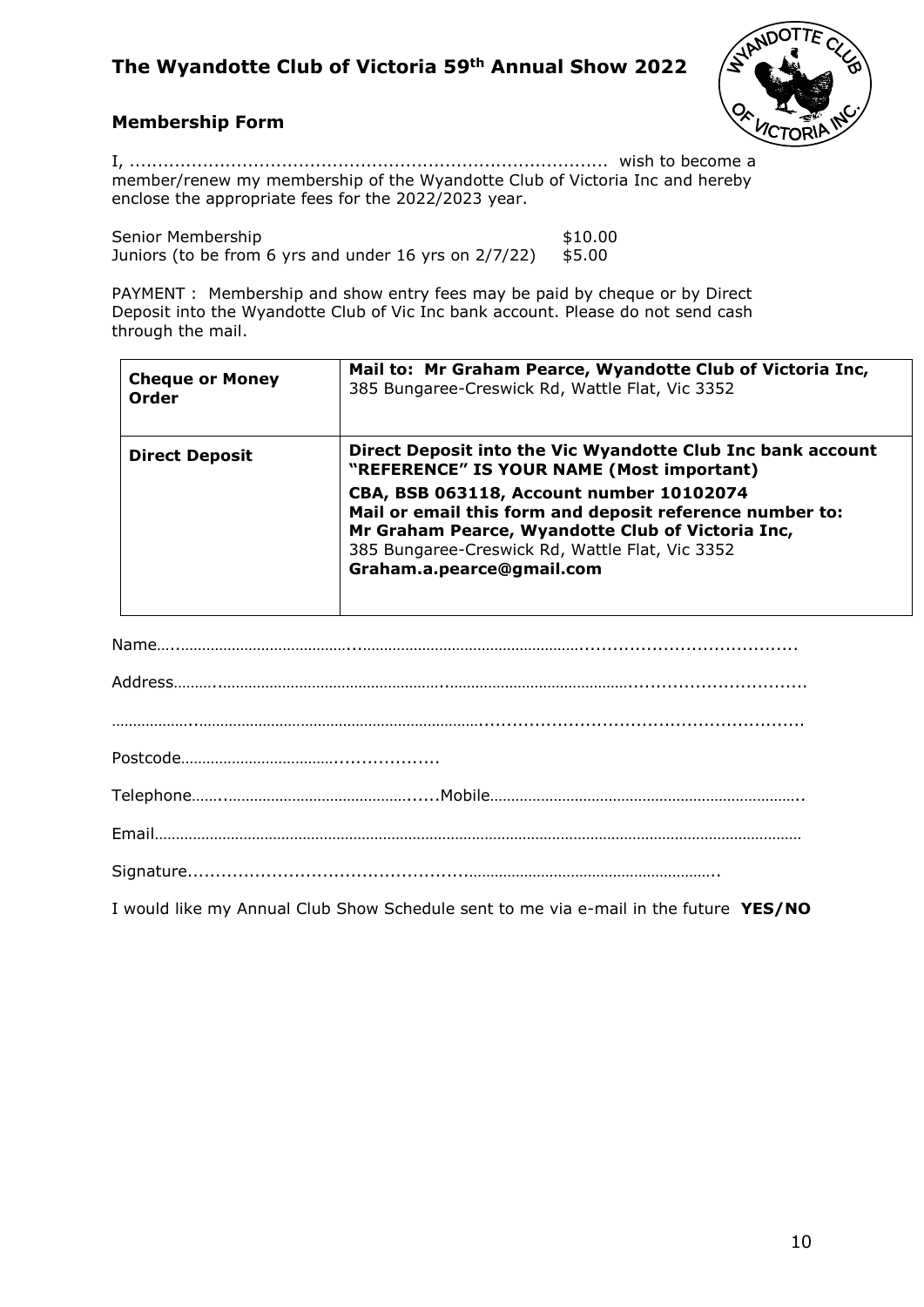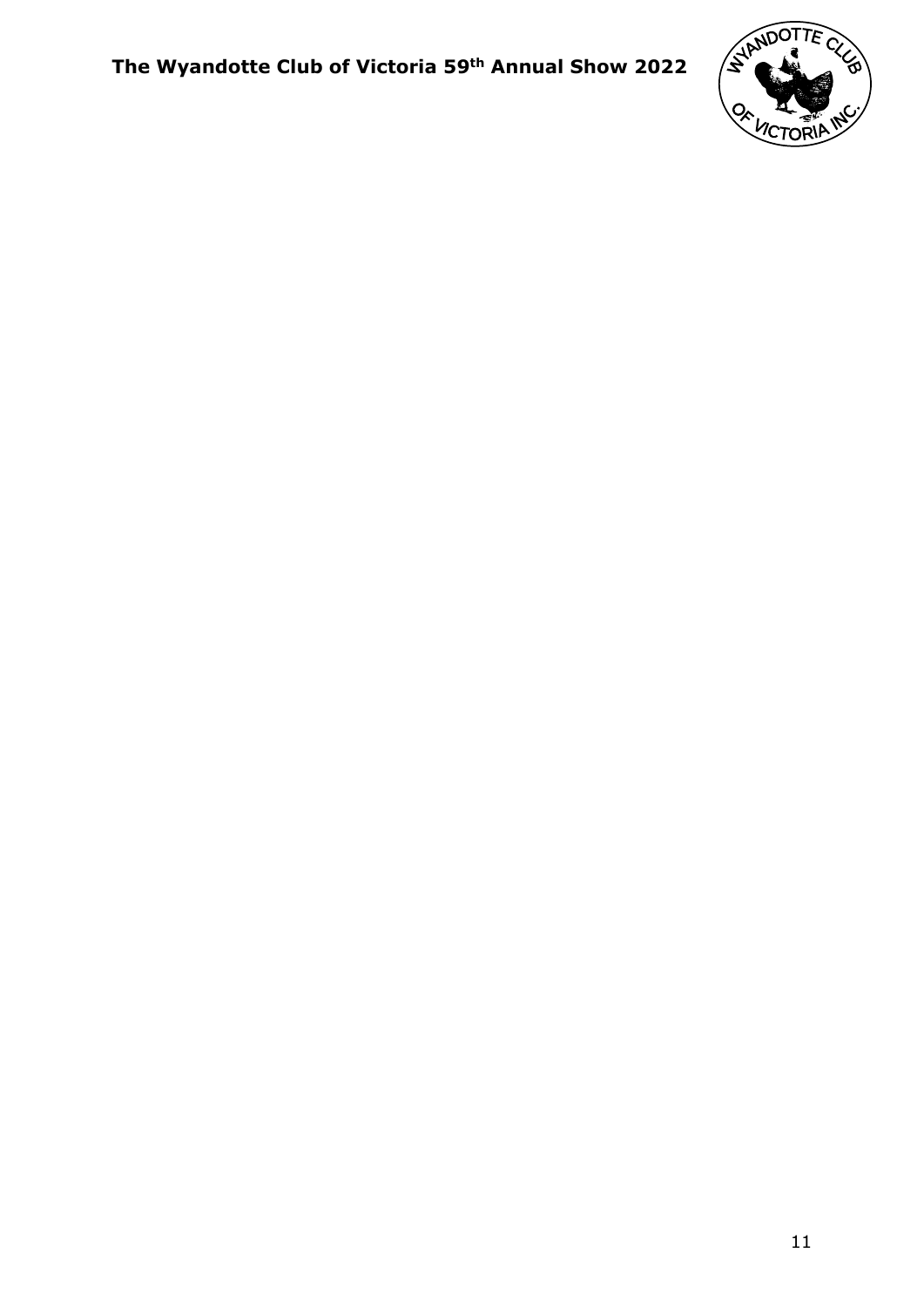

| <b>Class</b> | Pen | Details/Variety/Sex |
|--------------|-----|---------------------|
|              |     |                     |
|              |     |                     |
|              |     |                     |
|              |     |                     |
|              |     |                     |
|              |     |                     |
|              |     |                     |
|              |     |                     |
|              |     |                     |
|              |     |                     |
|              |     |                     |
|              |     |                     |
|              |     |                     |
|              |     |                     |
|              |     |                     |
|              |     |                     |
|              |     |                     |
|              |     |                     |
|              |     |                     |
|              |     |                     |
|              |     |                     |
|              |     |                     |
|              |     |                     |
|              |     |                     |

| Class Pen | Details/Variety/Sex |
|-----------|---------------------|
|           |                     |
|           |                     |
|           |                     |
|           |                     |
|           |                     |
|           |                     |
|           |                     |
|           |                     |
|           |                     |
|           |                     |
|           |                     |
|           |                     |
|           |                     |
|           |                     |
|           |                     |
|           |                     |
|           |                     |
|           |                     |
|           |                     |
|           |                     |
|           |                     |
|           |                     |
|           |                     |
|           |                     |
|           |                     |

| <b>VPFA no. </b> or<br>One Day Exhibitor Permit \$15 |        |
|------------------------------------------------------|--------|
| Telephone                                            |        |
|                                                      |        |
|                                                      |        |
|                                                      |        |
| Entries @ \$                                         | \$     |
| Membership @ \$                                      | $$$    |
| <b>TOTAL</b>                                         | \$………… |

**One Day Exhibitor Permit \$15 Telephone………………………………… Mr/Mrs/Ms………………………………. Address……………………………………. ……………………………………………….. ……..Entries @ \$..... \$............ Membership @ \$.... \$............** 

**TOTAL \$............**

**VPFA no. ………….. or**

**I certify that the birds entered are my bona fide property and I agree to carry out and be bound by the rules and regulations of this exhibition and the VPFA Ltd.**

**Signed………………………………….....**